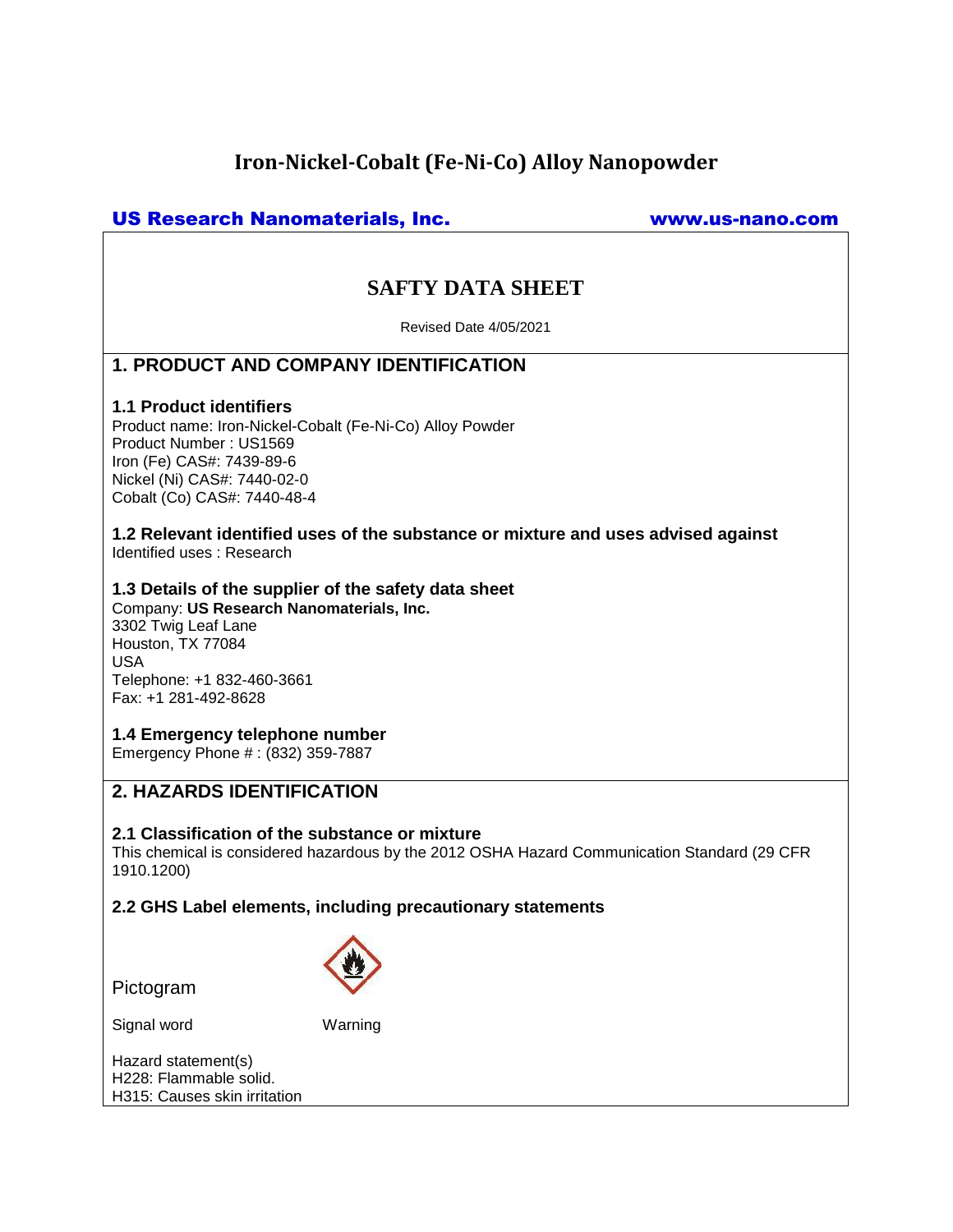H320: Causes eye irritation

Precautionary statement(s)

P233: Keep container tightly closed.

P210: Keep away from heat/sparks/open flames/hot surfaces. - No smoking.

P240: Ground/Bond container and receiving equipment.

P241: Use explosion-proof-electrical/ventilating/lighting/…/equipment

P242: Use only non-sparking tools.

P243: Take precautionary measures against static discharge.

P271: Use only outdoors or in a well-ventilated area.

P280: Wear protective gloves/protective clothing/eye protection/face protection.

P261: Avoid breathing dust/fume/gas/mist/vapours/spray.

P264: Wash hands thoroughly after handling.

P304 + P340 IF INHALED: Remove victim to fresh air and keep at rest in a position comfortable for breathing.

P303+P361+P353: IF ON SKIN (or hair): Remove/Take off immediately all contaminated clothing. Rinse skin with water/shower.

P312 Call a POISON CENTER or doctor/ physician if you feel unwell.

P370+P378: In case of fire: Use ... for extinction.

### **2.3 Hazards not otherwise classified (HNOC) or not covered by GHS** None

# **3. COMPOSITION/INFORMATION ON INGREDIENTS**

### **3.1 Substances**

Iron-Nickel-Cobalt (Fe-Ni-Co) Alloy Powder Iron (Fe) CAS#: 7439-89-6 Nickel (Ni) CAS#: 7440-02-0 Cobalt (Co) CAS#: 7440-48-4

# **4. FIRST AID MEASURES**

#### **4.1 Description of first aid measures General advice**

Consult a physician. Show this safety data sheet to the doctor in attendance. Move out of dangerous area.

#### **If inhaled**

If breathed in, move person into fresh air. If not breathing, give artificial respiration. Consult a physician. **In case of skin contact**

Wash off with soap and plenty of water. Consult a physician.

**In case of eye contact**

Rinse thoroughly with plenty of water for at least 15 minutes and consult a physician.

**If swallowed**

Never give anything by mouth to an unconscious person. Rinse mouth with water. Consult a physician.

## **4.2 Most important symptoms and effects, both acute and delayed**

The most important known symptoms and effects are described in the labeling (see section 2.2) and/or in section 11

#### **4.3 Indication of any immediate medical attention and special treatment needed** no data available

# **5. FIREFIGHTING MEASURES**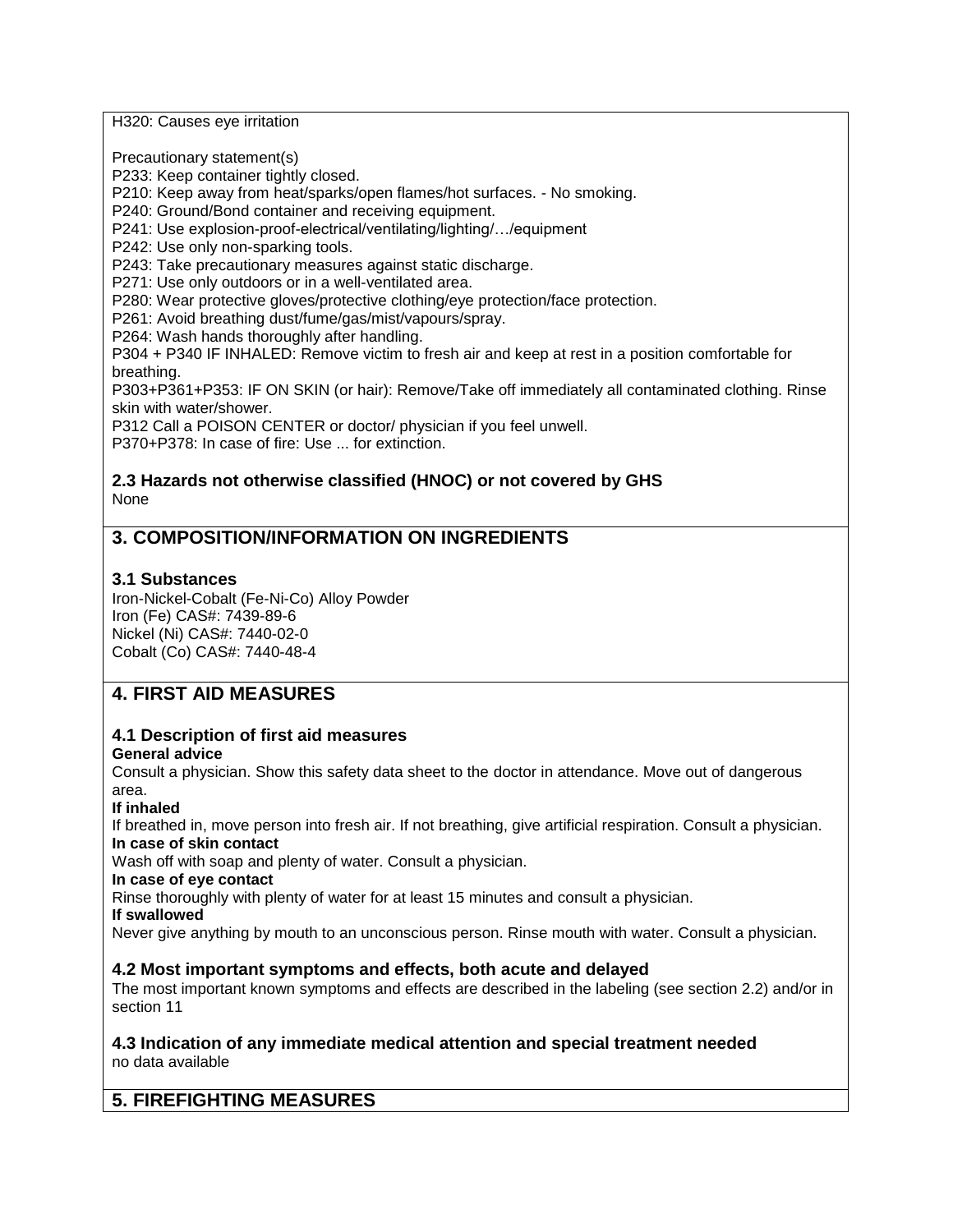## **5.1 Extinguishing media**

#### **Suitable extinguishing media**

Use CO2, dry chemical, or foam for extinction.

## **5.2 Special hazards arising from the substance or mixture**

Flammable. Risk of ignition. Dust can form an explosive mixture in air. Keep product and empty container away from heat and sources of ignition.

## **5.3 Advice for firefighters**

Wear self contained breathing apparatus for firefighting if necessary.

### **5.4 Further information**

no data available

# **6. ACCIDENTAL RELEASE MEASURES**

#### **6.1 Personal precautions, protective equipment and emergency procedures**

Use personal protective equipment. Avoid dust formation. Ensure adequate ventilation. Evacuate personnel to safe areas. Avoid breathing dust. For personal protection see section 8.

### **6.2 Environmental precautions**

Avoid release to the environment. See Section 12 for additional ecological information.

### **6.3 Methods and materials for containment and cleaning up**

Pick up and arrange disposal without creating dust. Sweep up and shovel. Keep in suitable, closed containers for disposal.

#### **6.4 Reference to other sections**

For disposal see section 13.

# **7. HANDLING AND STORAGE**

## **7.1 Precautions for safe handling**

Avoid contact with skin and eyes. Avoid formation of dust and aerosols. Provide appropriate exhaust ventilation at places where dust is formed. Normal measures for preventive fire protection. For precautions see section 2.2.

#### **7.2 Conditions for safe storage, including any incompatibilities**

Keep containers tightly closed in a dry, cool and well-ventilated place. Keep away from heat and sources of ignition. Flammables area.

## **7.3 Specific end use(s)**

Apart from the uses mentioned in section 1.2 no other specific uses are stipulated

# **8. EXPOSURE CONTROLS/PERSONAL PROTECTION**

#### **8.1 Control parameters**

AGGIH: no data available NIOSH: no data available OSHA: no data available

#### **8.2 Exposure controls**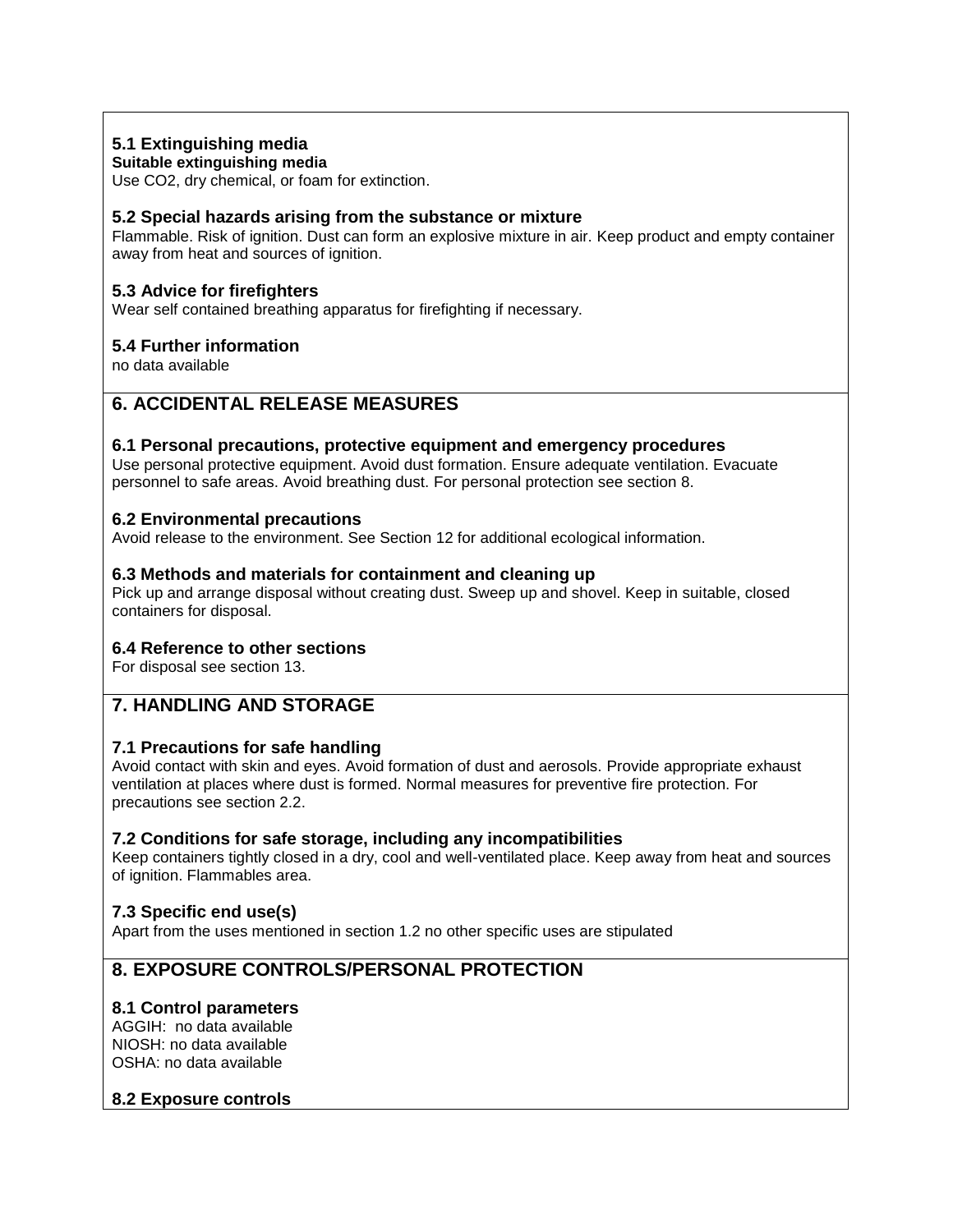#### **Appropriate engineering controls**

Ensure adequate ventilation, especially in confined areas. Use explosion-proof electrical/ventilating/lighting/equipment. Ensure that eyewash stations and safety showers are close to the workstation location.

#### **Personal protective equipment**

#### **Eye/face protection**

Safety glasses with side-shields conforming to EN166 Use equipment for eye protection tested and approved under appropriate government standards such as NIOSH (US) or EN 166(EU).

### **Skin protection**

For any handling steps where the substance is in particulate form or in a suspension with pure water where the substance is not solubilized, the gloves must be comprised of material that successfully passes ASTM F-1671. For any handling steps where the substance is part of a carrier liquid, other than the aqueous suspension noted in the previous paragraph, gloves must be comprised of material that successfully passes ASTM F-739 (continuous liquid contact method). Gloves must be changed before they show degradation and before the designated breakthrough time for the carrier liquid (as determined by the ASTM F-739 testing or by the manufacturer). Handle with gloves. Gloves must be inspected prior to use. Use proper glove removal technique (without touching glove's outer surface) to avoid skin contact with this product. Dispose of contaminated gloves after use in accordance with applicable laws and good laboratory practices. Wash and dry hands.

#### **Body Protection**

impervious clothing, The type of protective equipment must be selected according to the concentration and amount of the dangerous substance at the specific workplace.

#### **Respiratory protection**

The EPA mandates the use of full face respirators with minimum N100 grade cartridges if there is any risk of exposure to the dust. For nuisance exposures use type P95 (US) or type P1 (EU EN 143) particle respirator. For higher level protection use type OV/AG/P99 (US) or type ABEK-P2 (EU EN 143) respirator cartridges. Use respirators and components tested and approved under appropriate government standards such as NIOSH (US) or CEN (EU).

#### **Control of environmental exposure**

Do not let product enter drains.

# **9. PHYSICAL AND CHEMICAL PROPERTIES**

## **9.1 Information on basic physical and chemical properties**

- a) Appearance: solid
- b) Odour: Odorless

c) Odour Threshold:

- d) pH: no data available
- e) Melting point/freezing point: no data available
- f) Initial boiling point and boiling range: no data available

g) Flash point: No information available

h) Evapouration rate: no data available

i) OSHA Flammability Class: no data available

j) Upper/lower flammability or explosive limits: no data available

k) Vapour pressure: no data available

I) Vapour density (air  $= 1$ ): no data available

m) Relative density (water  $= 1$ ): no data available

n) Water solubility: Insoluble in water

o) Partition coefficient - noctanol/water: no data available

p) Auto-ignition temperature: no data available

q) Decomposition temperature: no data available

- r) Viscosity: no data available
- s) Explosive properties: no data available

t) Molecular Weight: no data available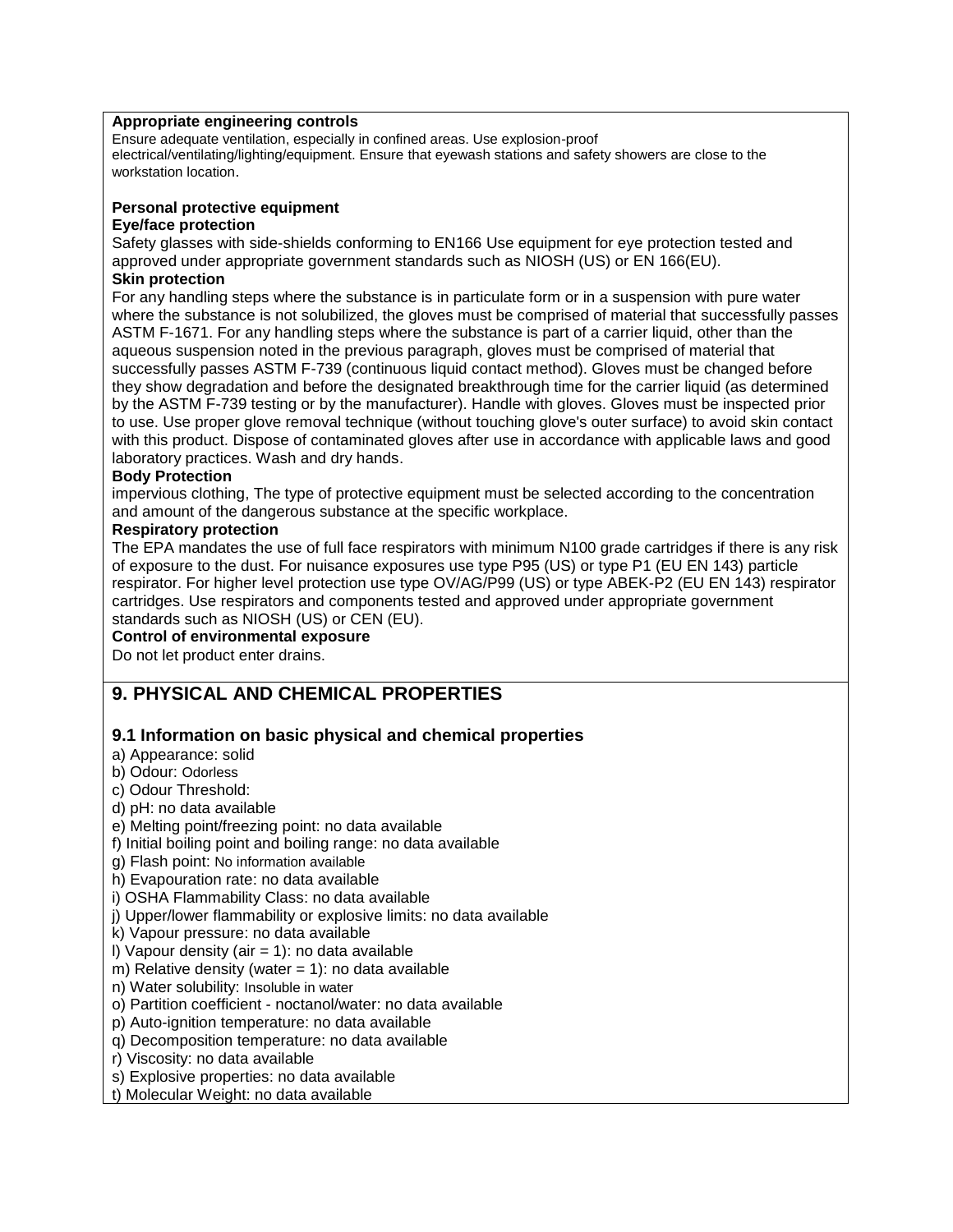## **9.2 Other safety information**

no data available

# **10. STABILITY AND REACTIVITY**

#### **10.1 Reactivity**

None known, based on information available.

#### **10.2 Chemical stability**

Moisture/oxygen sensitive.

### **10.3 Possibility of hazardous reactions**

None under normal processing.

### **10.4 Conditions to avoid**

Avoid heat, flames, sparks and other sources of ignition. Minimize contact with material. Avoid inhalation of material or combustion by-products. Keep out of water supplies and sewers. Do not store at elevated temperatures.

### **10.5 Incompatible materials**

Strong acids, strong bases, strong oxidizers, nitrates

### **10.6 Hazardous decomposition products**

Other decomposition products - Hydrogen In the event of fire: see section 5

# **11. TOXICOLOGICAL INFORMATION**

## **11.1 Information on toxicological effects**

**Acute toxicity** Not available **Skin corrosion/irritation** No information available **Serious eye damage/eye irritation** No information available **Respiratory or skin sensitisation** No information available **Germ cell mutagenicity** no data available **Carcinogenicity** Not listed **Reproductive toxicity** no data available **Specific target organ toxicity - single exposure** no data available **Specific target organ toxicity - repeated exposure** no data available **Aspiration hazard** Product may be an aspiration hazard **Additional Information** To the best of our knowledge, the chemical, physical, and toxicological properties have not been thoroughly investigated.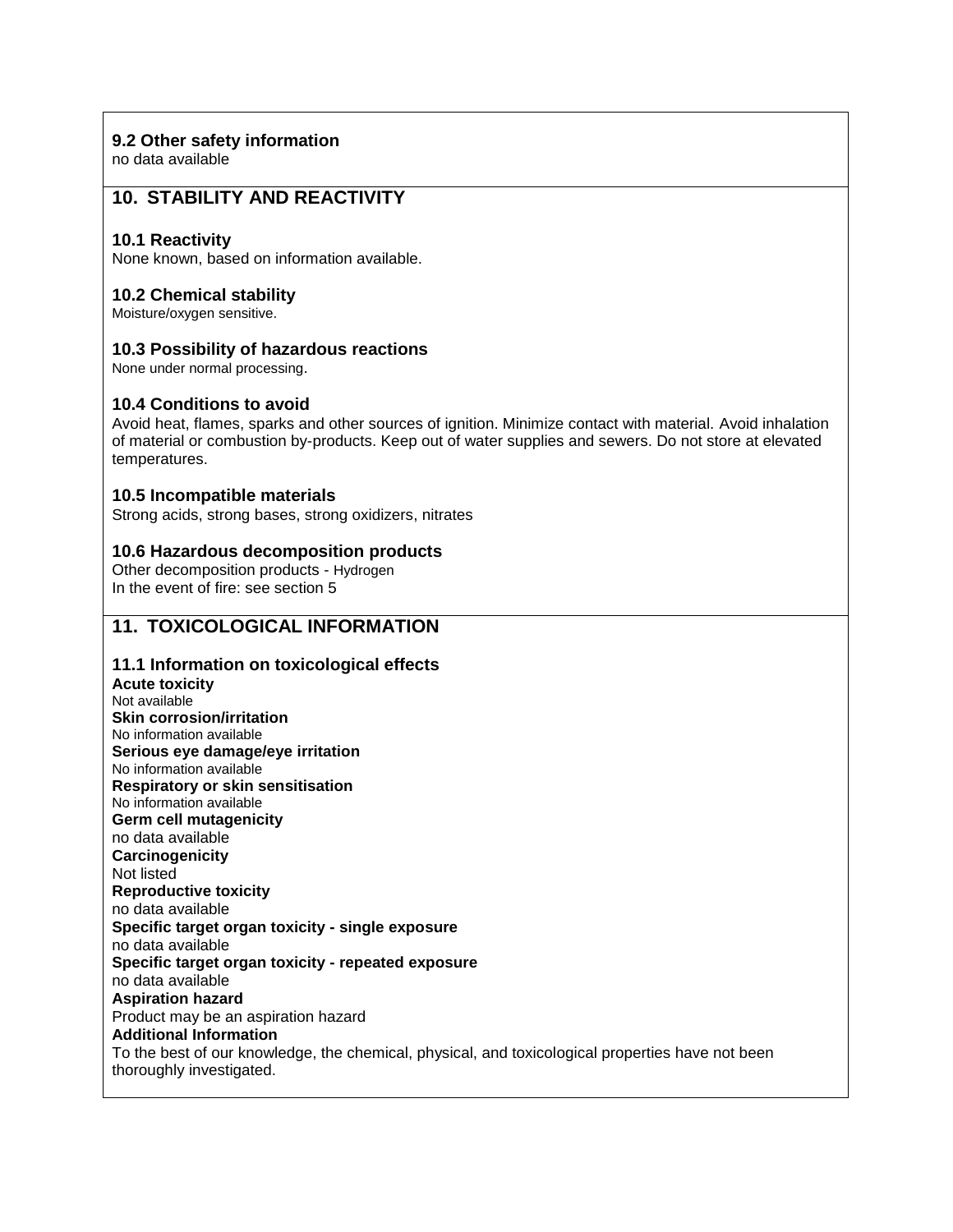# **12.ECOLOGICAL INFORMATION**

#### **12.1 Ecotoxicity**

No information available

#### **12.2 Persistence and degradability**

No information available

#### **12.3 Bioaccumulative potential**

No information available

#### **12.4 Mobility in soil**

no data available

#### **12.5 Results of PBT and vPvB assessment**

PBT/vPvB assessment not available as chemical safety assessment not required/not conducted

#### **12.6 Other adverse effects**

Do not allow product to enter surface waters, wastewater or soil.

# **13.DISPOSAL CONSIDERATIONS**

#### **13.1 Waste treatment methods Product**

Offer surplus and non-recyclable solutions to a licensed disposal company. Contact a licensed professional waste disposal service to dispose of this material. **Contaminated packaging**

# **14.TRANSPORT INFORMATION**

#### **US DOT Information**

Shipping Name: METAL POWDERS, FLAMMABLE, N.O.S. Hazard Class: 4.1 UN/NA #: UN3089 Packing Group: II

#### **IMDG Information**

Shipping Name: METAL POWDERS, FLAMMABLE, N.O.S. Hazard Class: 4.1 UN/NA #: UN3089 Packing Group: II

#### **IATA Information**

Shipping Name: METAL POWDERS, FLAMMABLE, N.O.S. Hazard Class: 4.1 UN/NA #: UN3089 Packing Group: II

# **15.REGULATORY INFORMATION**

#### **SARA 302 Components**

SARA 302: No chemicals in this material are subject to the reporting requirements of SARA Title III, Section 302. **SARA 313 Components**